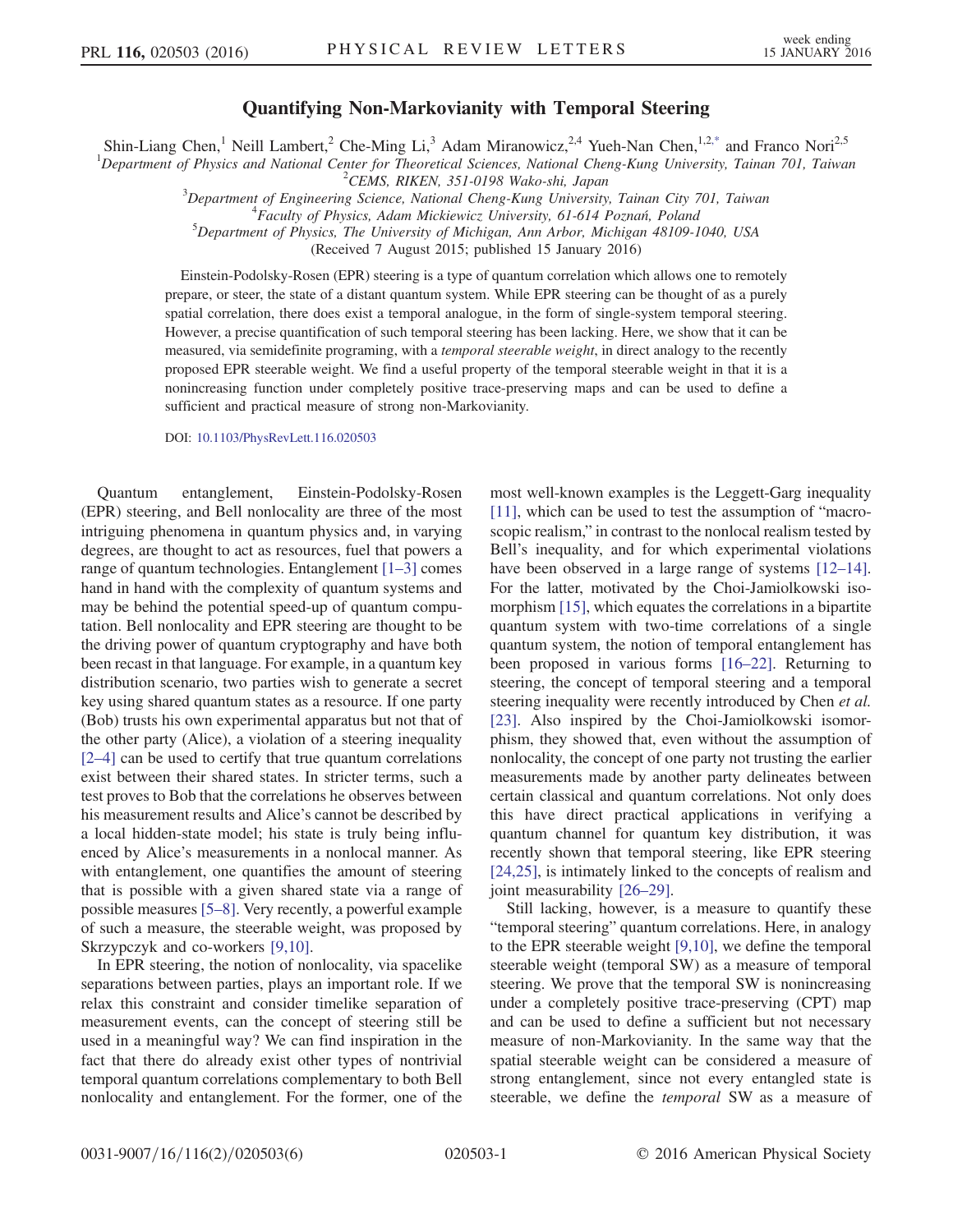strong non-Markovianity because it vanishes for weak non-Markovian process. (This is also in analogy to, e.g., the phenomenon of strong nonclassicality, which can be detected and quantified by a weaker criterion of nonclassicality [\[30,31\]](#page-5-0)). We show this by comparing the non-Markovianity measured by the temporal SW to an existing entanglement-based measure [\[32\]](#page-5-1) and find that it is, as expected, less sensitive. However, the temporal SW is, in principle, easier to implement experimentally, as it does not require the use of an ancilla or full process tomography. These results, together with a few illustrative examples discussed mainly in the Supplemental Material [\[33\]](#page-5-2), suggest that temporal steering can serve as a unique and useful quantum resource.

Temporal steerable weight.—Now, we introduce the concept of a temporal steerable weight in analogy to the spatial steerable weight introduced recently by Skrzypczyk and co-workers [\[9,10\]](#page-4-4). In the standard (spatial) EPR steering scenario, Alice performs a positive-operator valued measure measurement  $F_{a|x} = M_{a|x}^{\dagger} M_{a|x}$ ,  $\sum_{a}^{d} F_{a|x} = 1$ , on a state  $a_{AB}$  shared with Bob and creates the assemblage a state  $\rho_{AB}$  shared with Bob, and creates the assemblage  $\{\sigma_{a|x}\}\,$ , where a is the measurement result and x is the basis of the measurement. In defining a steering inequality, or a steerable weight, one assumes that Bob does not trust Alice, nor her experimental apparatus, and wishes to distinguish between true manipulation of his local state via quantum correlations and correlations that cannot be distinguished from some classical theory, typically a local hidden-state model. In temporal steering, we also let Alice perform a positive-operator valued measure measurement  $F_{a|x} =$  $M_{a|x}^{\dagger} M_{a|x}$  but on a single system in an initial state  $\rho_0$  at time  $t = 0$ . After the measurement, the initial state is time  $t = 0$ . After the measurement, the initial state is mapped to  $\rho_{a|x}$  (see Fig. [1](#page-1-0)):

$$
\rho_0 \mapsto \rho_{a|x} = \frac{M_{a|x} \rho_0 M_{a|x}^\dagger}{p(a|x)},\tag{1}
$$

with the probability  $p(a|x) = \text{tr}(M_{a|x} \rho_0 M_{a|x}^{\dagger})$ . After this initial measurement the state  $\rho_{\perp}$  is sent into a quantum initial measurement, the state  $\rho_{a|x}$  is sent into a quantum channel  $\Lambda$  for a time t. At time t, Bob receives the system and performs quantum state tomography to obtain the state  $\sigma_{a|x}$ , i.e.,  $\Lambda(\rho_{a|x}) = \sigma_{a|x}$ . To mimic the un-normalized assemblage [\[9,10\]](#page-4-4) in standard EPR steering, we define the un-normalized states in temporal steering

$$
\sigma_{a|x}^T \equiv p(a|x)\sigma_{a|x},\tag{2}
$$

where the superscript  $T$  reminds one that the assemblage  $\{\sigma_{a|x}^T\}$  is for temporal steering.

<span id="page-1-1"></span>However, the quantum channel may be noisy, obliterating the influence of Alice's measurement choice, or Alice's measurement results could have been fabricated via classical strategies. In these cases,  $\sigma_{a|x}^T$  may include, or<br>be entirely described by an unsteerable assemblage which be entirely described by, an unsteerable assemblage which we define as

<span id="page-1-0"></span>

FIG. 1. Schematic diagram of temporal steering. In the beginning, Alice performs the measurement  $F_{a|x} = M_{a|x}^{\dagger} M_{a|x}$  on an initial state  $\rho_0$ . Then  $\rho_0$  is manned to  $\rho_{\perp}$  and sent into a quantum initial state  $\rho_0$ . Then,  $\rho_0$  is mapped to  $\rho_{a|x}$  and sent into a quantum channel  $\Lambda$ . Finally, Bob receives the assemblage  $\{\sigma_{a|x}^T\}$  at time t.

$$
\sigma_{a|x}^{T,US} = \sum_{\lambda} P(\lambda) P(a_{|x}|\lambda) \sigma_{\lambda}, \tag{3}
$$

where  $\sum_{\lambda} P(\lambda) = 1$ . We have written the result a, conditional on the basis x, with a subscript notation  $a_{1x} \equiv a | x$ . In the EPR setting,  $\lambda$  represents a local hidden variable which determines the possible correlations between Alice's and Bob's measurement results from a source which obeys classical realism. As in that case, when Alice reveals her measurement results, Bob can update his knowledge of his state, as indicated by two equal forms (by applying the chain rule)  $\sum_{\lambda} P(\lambda)P(a_{|\lambda}|\lambda)\sigma_{\lambda} = \sum_{\lambda} P(a|x)P(\lambda|a_{|\lambda})\sigma_{\lambda}$ . Then, the unsteerable states are those states which obey the classical (realism) chain rule for Alice's joint measurement results, as shown in a recent work on steering witnesses [\[26\].](#page-4-11) No matter what happens during the transmission, Bob's task is to check whether the assemblage he receives can be written in the hidden-state form [Eq. [\(3\)](#page-1-1)] or not. If he can, this means the state Bob receives is independent of the basis  $x$  Alice chooses to measure in. As mentioned above, this may be because the quantum channel is too noisy, such that the influence of Alice's measurements is no longer discernable, or Alice's measurement results could have been fabricated via classical strategies. On the other hand, if the assemblage Bob receives cannot be written in the form of Eq. [\(3\),](#page-1-1) he is convinced that Alice has influenced his state by her choice of measurement. In this case, we call the assemblage Bob receives "temporally steerable" and is symbolized as  $\{\sigma_{a|x}^{T,S}\}$ .<br>To def

To determine the steerable weight, one considers the overlap between the state Bob receives and the unsteerable assemblage, such that his state can be written as a mixture

$$
\sigma_{a|x}^T = \mu \sigma_{a|x}^{T,US} + (1 - \mu) \sigma_{a|x}^{T,S}.
$$
 (4)

<span id="page-1-2"></span>To quantify the "steerability in time" for a given assemblage  $\{\sigma_{a|x}^T\}$ , one has to maximize  $\mu$ , i.e., maximize the proportion of  $\sigma_{a|x}^{T,US}$ . Then, the "temporal steerable weight"<br>can be defined as TSW = 1 –  $\mu^*$  in which  $\mu^*$  is the can be defined as  $TSW = 1 - \mu^*$ , in which  $\mu^*$  is the maximum of  $\mu$  and can be obtained from semidefinite maximum of  $\mu$  and can be obtained from semidefinite programing [\[9,10,36\]](#page-4-4):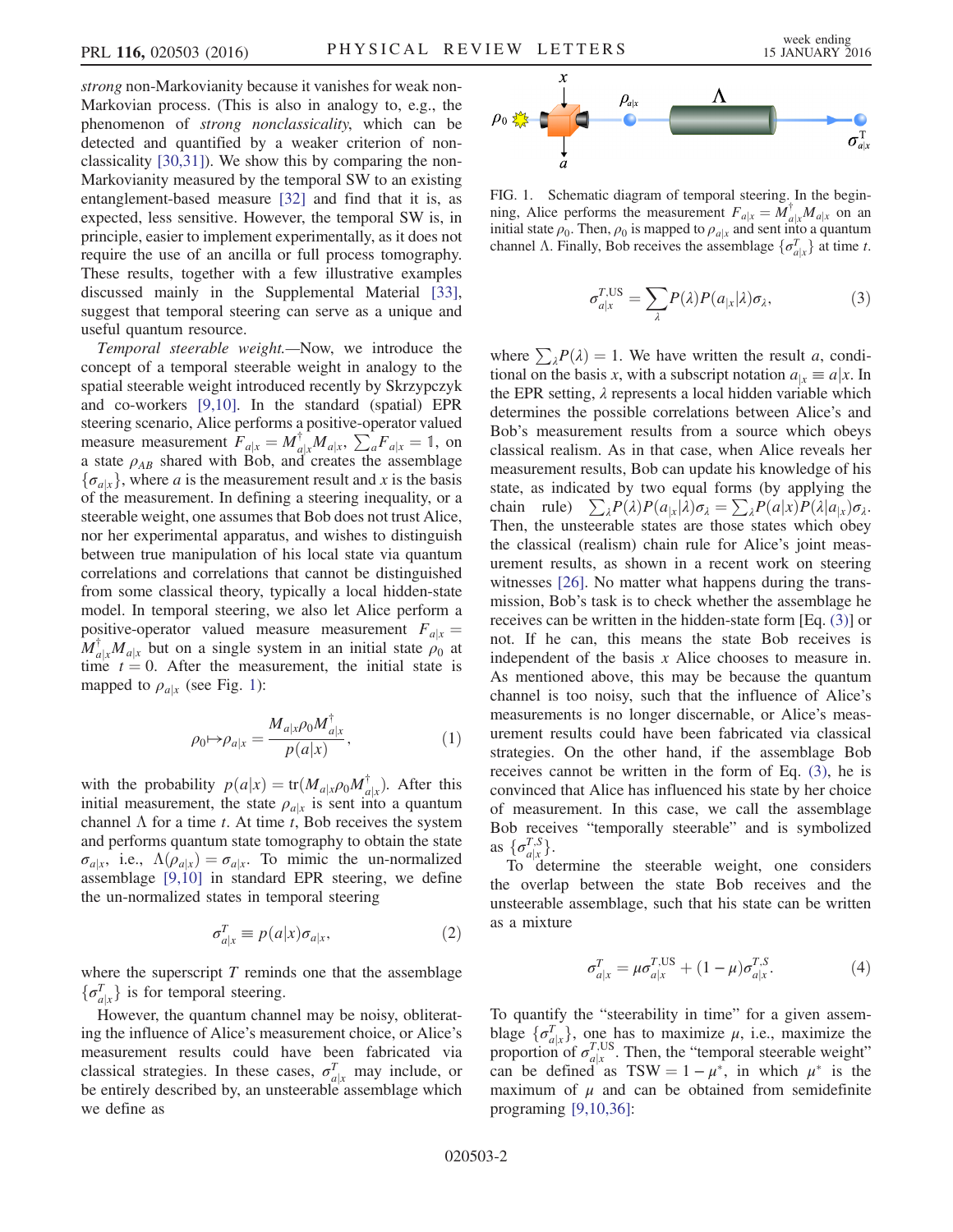$$
\mu^* = \max \quad \text{tr} \sum_{\lambda} \tilde{\sigma}_{\lambda}
$$
\n
$$
\text{subject to} \quad \sigma_{a|x}^T - \sum_{\lambda} D_{\lambda}(a|x) \tilde{\sigma}_{\lambda} \ge 0 \quad \forall \ a, x
$$
\n
$$
\tilde{\sigma}_{\lambda} \ge 0 \qquad \forall \ \lambda, \qquad (5)
$$

where  $\tilde{\sigma}_{\lambda} = \mu \sigma_{\lambda}$  and  $D_{\lambda}(a|x)$  are the extremal deterministic values [\[9\]](#page-4-4) of the conditional probability distributions  $P(a_{1x}|\lambda)$ . Equation [\(5\),](#page-1-2) which is formulated as a semidefinite program, can be numerically implemented in various convex optimization packages, e.g., Refs. [\[37,38\]](#page-5-3).

So far, the formalism is parallel to the standard EPR steerable weight [\[9\]](#page-4-4). The primary difference is that  $\{\sigma_{a|x}\}\$ in Ref. [\[9\]](#page-4-4) is created through the entanglement between Alice and Bob. Here,  $\{\sigma_{a|x}^T\}$  is created through Alice's measurement and the influence of the quantum channel  $\Lambda$ measurement and the influence of the quantum channel  $Λ$ . In the Supplemental Material [\[33\]](#page-5-2), we give an explicit pedagogical example of how to evaluate the temporal steerable weight.

Measure of non-Markovianity.—Now, we apply the introduced temporal steering weight as a measure of non-Markovianity. Non-Markovianity is a term used to describe the situation when an environment surrounding a quantum system has memory of its past evolution. It is an important concept both because many natural and manmade quantum systems exist in a regime where the assumption of a Markovian (memoryless) environment fails, but also because it can lead to counterintuitive results regarding the decay of quantum effects, particularly when the quantum system is strongly coupled to the surrounding environment. There has been a range of efforts at constructing measures of non-Markovianity, typically based on a scenario where the time evolution of a quantum system is analyzed for non-Markovian properties. Arguably, the most popular measures of non-Markovianity were introduced in Refs. [\[32,39\].](#page-5-1) Recently, an attempt to classify these non-Markovianity measures in a unified framework was described in Ref. [\[40\]](#page-5-4). Useful for us here is the approach taken in Ref. [\[39\]](#page-5-5), which is based on observing the behavior of the trace distance between two quantum states. They derived a measure of non-Markovianity by noting that all CPT maps  $\Phi$  are contractions of the trace distance metric, and a given dynamic process is defined as Markovian if the map is divisible, i.e.,  $\Phi(\tau + t, 0) =$  $\Phi(\tau + t, t)\Phi(t, 0)$ , for all positive t and τ. These two properties lead to the monotonicity of the trace distance, and violations of this monotonicity indicate the occurrence of non-Markovian dynamics. In a similar way, below we prove that the temporal SW of a system undergoing a CPT map is also a nonincreasing function, i.e.,

$$
TSW_{\rho} \geq TSW_{\Phi(\tau)\rho} \tag{6}
$$

<span id="page-2-0"></span>for a CPT map  $\Phi(\tau)$ . Together with the property of divisibility, one can conclude that the temporal SW <span id="page-2-4"></span>decreases monotonically under Markovian dynamics. Therefore, our measure of non-Markovianity is defined by integrating the positive slope of the temporal SW

$$
\mathcal{N}_{\rm TSW} \equiv \int_{\sigma_{\rm TSW} > 0} dt \sigma_{\rm TSW}(t, \rho_0, \Phi),\tag{7}
$$

where  $\sigma_{TSW}(t, \rho_0, \Phi) = \frac{d}{dt}TSW_{\Phi(t), \rho_0}$  is the rate of change of the term oral steerable weight. In the examples discussed in the temporal steerable weight. In the examples discussed in the Supplemental Material [\[33\]](#page-5-2), we demonstrate explicitly how one can use this as a practical measure of strong non-Markovianity. Here, we discuss only the following example.

Proof of the monotonicity of temporal SW under Markovian dynamics.—First, we prove that the temporal SW of a system undergoing a CPT map is a nonincreasing function, as given by Eq. [\(6\).](#page-2-0) To obtain the temporal SW of a qubit at time  $t_1$ , one needs the quantity  $\sigma_{a|x}^{T}(\hat{t}_1) - \sum_{\lambda_1} D_{\lambda_1}(a|x) \tilde{\sigma}_{\lambda_1}$ , in which the set  $\{\tilde{\sigma}_{\lambda_1}\}$  is chosen<br>to maximize  $\text{Tr}(\sum \tilde{\sigma}_{\lambda_1})$  at time t. Summing all the to maximize  $\text{Tr}(\sum_{\lambda_1} \tilde{\sigma}_{\lambda_1})$  at time  $t_1$ . Summing all the measurement outcomes *a* and taking the trace we have measurement outcomes *a* and taking the trace, we have

<span id="page-2-1"></span>
$$
\operatorname{Tr}\left[\sum_{a} \sigma_{a|x}^{T}(t_{1}) - \sum_{a} \sum_{\lambda_{1}} D_{\lambda_{1}}(a|x) \tilde{\sigma}_{\lambda_{1}}\right]
$$

$$
= \operatorname{Tr}\left[\sum_{a} \sigma_{a|x}^{T}(t_{1}) - \sum_{\lambda_{1}} \tilde{\sigma}_{\lambda_{1}}\right] = 1 - \mu_{1}^{*}, \qquad (8)
$$

<span id="page-2-3"></span>where we have used the properties  $\sum_a D_\lambda(a|x) = 1$  and  $Tr[\sum_a \sigma_{a|x}^T(t_1)] = 1$ . Similarly, to obtain the temporal<br>SW of the qubit at a later time  $t_2 = t_1 + \tau$  one also has SW of the qubit at a later time  $t_2 = t_1 + \tau$ , one also has

$$
\operatorname{Tr}\left[\sum_{a} \sigma_{a|x}^{T}(t_2) - \sum_{a} \sum_{\lambda_2} D_{\lambda_2}(a|x) \tilde{\sigma}_{\lambda_2}\right] = 1 - \mu_2^*, \quad (9)
$$

<span id="page-2-2"></span>where  $\{\tilde{\sigma}_{\lambda_2}\}$  is chosen to maximize  $\text{Tr}(\sum_{\lambda_2} \tilde{\sigma}_{\lambda_2})$  at time  $t_2$ .<br>One can also perform a CPT man  $\Phi(\tau)$  to Eq. (8) giving One can also perform a CPT map  $\Phi(\tau)$  to Eq. [\(8\),](#page-2-1) giving

$$
\operatorname{Tr}\left[\sum_{a} \Phi(\tau) \sigma_{a|x}^{T}(t_{1}) - \sum_{a} \sum_{\lambda_{1}} \Phi(\tau) D_{\lambda_{1}}(a|x) \tilde{\sigma}_{\lambda_{1}}\right]
$$

$$
= \operatorname{Tr}\left[\sum_{a} \sigma_{a|x}^{T}(t_{2}) - \sum_{a} \sum_{\lambda_{1}} D_{\lambda_{1}}(a|x) (\Phi(\tau) \tilde{\sigma}_{\lambda_{1}})\right]. \quad (10)
$$

Since  $\Phi(\tau)$  is a trace-preserving map, the value of Eq. [\(10\)](#page-2-2) is still  $1 - \mu_1^*$ . However, we know that the set  $\{\tilde{\sigma}_{\lambda_2}\}$  is the optimal way to maximize  $Tr(\sum \tilde{\sigma}_{\lambda_2})$  at time to for Eq. (9) optimal way to maximize  $\text{Tr}(\sum_{\lambda_2} \tilde{\sigma}_{\lambda_2})$  at time  $t_2$  for Eq. [\(9\)](#page-2-3).<br>Therefore, comparing Eq. (9) with Eq. (10) would give Therefore, comparing Eq. [\(9\)](#page-2-3) with Eq. [\(10\)](#page-2-2) would give

$$
1 - \mu_1^* \ge 1 - \mu_2^*.
$$
 (11)

This proves the theorem given in Eq. [\(6\).](#page-2-0) Employing the divisibility of Markovian dynamics leads to the monotonicity of the temporal SW: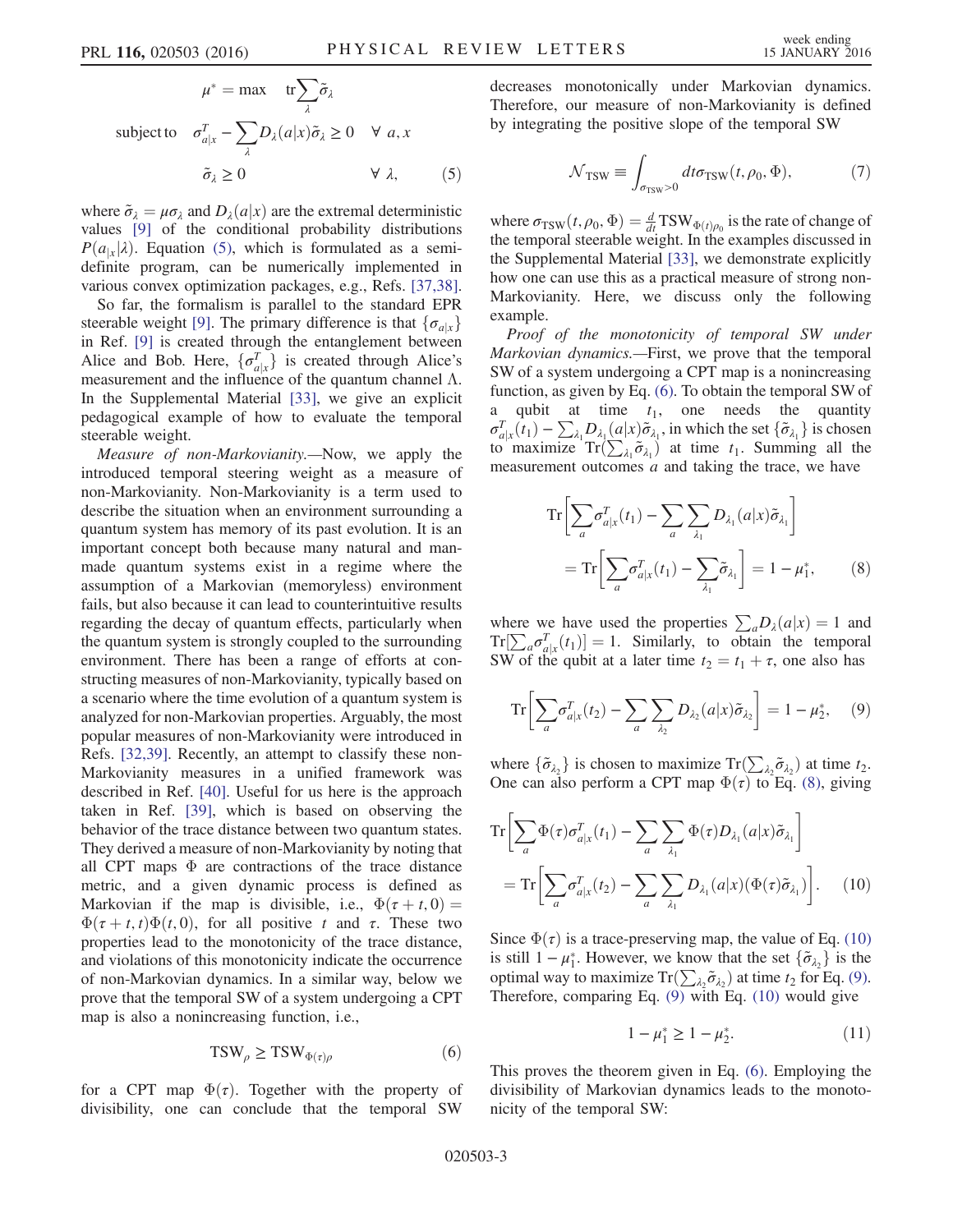$$
\text{TSW}\{\Phi(\tau+t,0)\sigma_{a|x}\} = \text{TSW}\{\Phi(\tau+t,t)\Phi(t,0)\sigma_{a|x}\}\
$$

$$
\leq \text{TSW}\{\Phi(t,0)\sigma_{a|x}\}.
$$
 (12)

An example of non-Markovianity of a spin-boson problem.—Exact solutions to the general spin-boson problem have applications in a huge range of systems, from quantum computing to physical chemistry and photosynthesis [\[41\].](#page-5-6) Various techniques and methods exist to numerically acquire such solutions, one of the most power-ful of which is the hierarchy equations of motion [\[42,43\]](#page-5-7). Here, we use those equations to model a two-level system coupled to a bosonic environment or reservoir. The general Hamiltonian is written as

$$
H_{\rm SB} = \frac{E}{2}\sigma_z + \Delta\sigma_x + \sum_{\mathbf{k}} \omega_{\mathbf{k}} a_{\mathbf{k}}^\dagger a_{\mathbf{k}} + \sum_{\mathbf{k}} \sigma_z \otimes l_{\mathbf{k}} (a_{\mathbf{k}}^\dagger + a_{\mathbf{k}}),
$$
\n(13)

where  $\Delta$  is the two-level system tunneling amplitude and E is the two-level system splitting. The environment modes are described with creation  $(a_k^{\dagger})$  and annihilation operators  $(a_k)$  with energy  $\omega_k$ , which couple to the system, described by the Pauli operators  $\sigma_z$  and  $\sigma_x$ , with strength  $l_k$ . By assuming that the environment modes are well described by a Drude-Lorentz spectral density  $J(\omega) = 2\alpha\omega_c(\omega/\omega^2 +$  $\omega_c^2$ ), where  $\alpha$  is the system-reservoir coupling strength<br>and  $\omega$  is the bath cutoff frequency we can exactly solve and  $\omega_c$  is the bath cutoff frequency, we can exactly solve the dynamics of the two-level system (details can be found in Refs. [\[41](#page-5-6)–43]). We can then compare the non-Markovianity as measured via the temporal SW to that given by the nonmonotonic behavior of the entanglement, as given by the concurrence [\[1\],](#page-4-1) between the two-level system and an isolated ancilla [\[32\]](#page-5-1). One important difference in the two approaches is that in the temporal SW case, there is no ancilla. In the ancilla case, the initial condition between the system and ancilla is that of a maximally entangled state; to mimic that in the temporal SW case, we assume the two-level system is initially in a maximally mixed state. We then evolve the entire system-reservoir equations of motion, using parameters relevant to energy transfer in photosynthesis [\[41\],](#page-5-6) and plot both measures in Fig. [2](#page-3-0).

For both measures, we see similar behavior, particularly as a function of reservoir cutoff frequency and reservoir temperature. However, as a function of system-reservoir coupling, the entanglement measure has a larger window of detection. This may be attributed to the hierarchical relationship between EPR steering and entanglement. For example, Ref. [\[2\]](#page-4-2) has shown that EPR steerable states are a superset of Bell nonlocal states and a subset of entangled states. This hierarchy links together these three different notions of quantum correlations. Therefore, the fact that the concurrence-based measure of non-Markovianity is more sensitive to the non-Markovianity

<span id="page-3-0"></span>

FIG. 2. The non-Markovianity measures  $N_{\rm TSW}$  (based on the temporal steerable weight) and  $N_c$  (based on the entanglement with an ancilla), as a function of system-reservoir coupling  $\alpha$ , reservoir cutoff frequency  $\omega_c$ , and temperature T, for a two-level system coupled to a bosonic reservoir with Drude-Lorentz spectral density. The system parameters are chosen to maximize the affect of the reservoir memory, with  $E = 0$  and  $\Delta = 100$  cm<sup>-1</sup>. The magnitudes of these parameters are typical for excitation energy transfer in photosynthesis [\[41\]](#page-5-6), where the memory effect and structure of the environment is thought to play an important role.

than the temporal SW measure seems linked, intuitively, to the notion that steering, in its EPR form, is a subset of entangled states. Also note that the sharp features in both measures are typical and arise because of the sudden vanishing and reappearance of both quantities in the temporal domain. Note that here, for consistency with Ref. [\[32\],](#page-5-1) we plot  $\mathcal{N}_{\rm TSW}$  and  $\mathcal{N}_C$  using

$$
\mathcal{N}_i = \int_{t_0}^{t_f} \left| \frac{df_i[\rho(t)]}{dt} \right| dt + f_i[\rho(t_f)] - f_i[\rho(t_0)], \quad (14)
$$

where for the temporal SW measure  $i = TSW$ , the function  $f_i[\rho(t)]$  is the temporal SW at time t, while for the concurrence measure  $i = C$ , the function  $f_i[\rho(t)]$  is the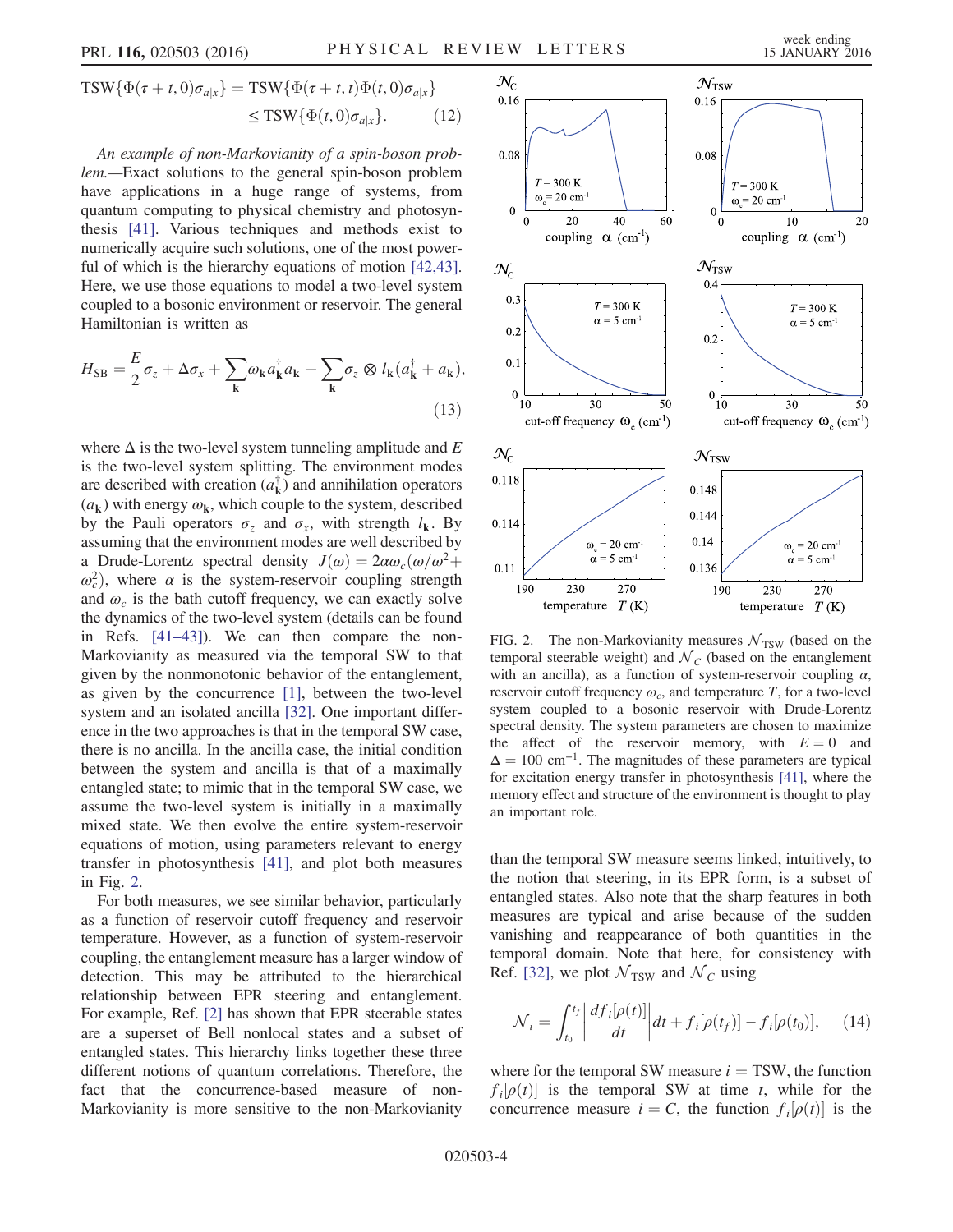concurrence between system and ancilla at time t. This definition for the integral differs from Eq. [\(7\)](#page-2-4) by a trivial factor of  $1/2$ .

Conclusions.—To summarize, we have discussed the concepts of "temporal" steering and how this can be quantified in a similar way to that of the original spatial EPR steering. We further proved that the temporal steerable weight is a nonincreasing function under a CPT map and can be used as a measure of non-Markovianity, suggesting that both forms of steering can act as a quantum resource, similar to entanglement. Finally we note that, in parallel, the temporal steerable weight has been recently implemented experimentally [\[44\]](#page-5-8).

The concept of a temporal steerable weight was developed here independent of the parallel work [\[44\]](#page-5-8). S.-L. C. thanks H.-B. Chen for the discussion on quantum non-Markovianity. This work is supported partially by the National Center for Theoretical Sciences and Ministry of Science and Technology, Taiwan, Grants No. MOST 103- 2112-M-006-017-MY4 and No. MOST 104-2112-M-006- 016-MY3. A. M. is supported by the Polish National Science Centre under Grants No. DEC-2011/03/B/ST2/ 01903 and No. DEC-2011/02/A/ST2/00305. A. M. gratefully acknowledges a long-term fellowship from the Japan Society for the Promotion of Science (JSPS). F. N. is partially supported by the RIKEN iTHES Project, the MURI Center for Dynamic Magneto-Optics via AFOSR Grant No. FA9550-14-1-0040, the IMPACT Program of JST, and a Grant-in-Aid for Scientific Research (A).

<span id="page-4-1"></span><span id="page-4-0"></span>[\\*](#page-0-0) yuehnan@mail.ncku.edu.tw

- <span id="page-4-2"></span>[1] R. Horodecki, P. Horodecki, M. Horodecki, and K. Horodecki, Quantum entanglement, [Rev. Mod. Phys.](http://dx.doi.org/10.1103/RevModPhys.81.865) 81, [865 \(2009\)](http://dx.doi.org/10.1103/RevModPhys.81.865).
- [2] H. M. Wiseman, S. J. Jones, and A. C. Doherty, Steering, entanglement, nonlocality, and the Einstein-Podolsky-Rosen paradox, Phys. Rev. Lett. 98[, 140402 \(2007\)](http://dx.doi.org/10.1103/PhysRevLett.98.140402).
- [3] S. J. Jones, H. M. Wiseman, and A. C. Doherty, Entanglement, Einstein-Podolsky-Rosen correlations, Bell nonlocality, and steering, Phys. Rev. A 76[, 052116 \(2007\).](http://dx.doi.org/10.1103/PhysRevA.76.052116)
- <span id="page-4-3"></span>[4] E. G. Cavalcanti, S. J. Jones, H. M. Wiseman, and M. D. Reid, Experimental criteria for steering and the Einstein-Podolsky-Rosen paradox, Phys. Rev. A 80[, 032112 \(2009\).](http://dx.doi.org/10.1103/PhysRevA.80.032112)
- [5] S. Jevtic, M. Pusey, D. Jennings, and T. Rudolph, Quantum Steering Ellipsoids, Phys. Rev. Lett. 113[, 020402 \(2014\).](http://dx.doi.org/10.1103/PhysRevLett.113.020402)
- [6] I. Kogias, A. R. Lee, S. Ragy, and G. Adesso, Quantification of Gaussian Quantum Steering, [Phys. Rev. Lett.](http://dx.doi.org/10.1103/PhysRevLett.114.060403) 114, [060403 \(2015\).](http://dx.doi.org/10.1103/PhysRevLett.114.060403)
- [7] Q. Y. He, Q. H. Gong, and M. D. Reid, Classifying Directional Gaussian Entanglement, Einstein-Podolsky-Rosen Steering, and Discord, Phys. Rev. Lett. 114[, 060402 \(2015\).](http://dx.doi.org/10.1103/PhysRevLett.114.060402)
- [8] M. Piani and J. Watrous, Necessary and Sufficient Quantum Information Characterization of Einstein-Podolsky-Rosen Steering, Phys. Rev. Lett. 114[, 060404 \(2015\).](http://dx.doi.org/10.1103/PhysRevLett.114.060404)
- <span id="page-4-4"></span>[9] P. Skrzypczyk, M. Navascués, and D. Cavalcanti, Quantifying Einstein-Podolsky-Rosen Steering, [Phys. Rev. Lett.](http://dx.doi.org/10.1103/PhysRevLett.112.180404) 112, [180404 \(2014\).](http://dx.doi.org/10.1103/PhysRevLett.112.180404)
- [10] M. F. Pusey, Negativity and steering: A stronger Peres conjecture, Phys. Rev. A 88[, 032313 \(2013\)](http://dx.doi.org/10.1103/PhysRevA.88.032313).
- <span id="page-4-5"></span>[11] A. J. Leggett and A. Garg, Quantum Mechanics Versus Macroscopic Realism: Is the Flux there When Nobody Looks? [Phys. Rev. Lett.](http://dx.doi.org/10.1103/PhysRevLett.54.857) 54, 857 (1985).
- <span id="page-4-6"></span>[12] A. Palacios-Laloy, F. Mallet, F. Nguyen, P. Bertet, D. Vion, D. Esteve, and A. N. Korotkov, Experimental violation of a Bell's inequality in time with weak measurement, [Nat. Phys.](http://dx.doi.org/10.1038/nphys1641) 6[, 442 \(2010\).](http://dx.doi.org/10.1038/nphys1641)
- [13] G. C. Knee, S. Simmons, E. M. Gauger, J. J. L. Morton, H. Riemann, N. V. Abrosimov, P. Becker, H. J. Pohl, K. M. Itoh, M. L. W. Thewalt, G. A. D. Briggs, and S. C. Benjamin, Violation of a Leggett-Garg inequality with ideal non-invasive measurements, [Nat. Commun.](http://dx.doi.org/10.1038/ncomms1614) 3, 606 [\(2012\).](http://dx.doi.org/10.1038/ncomms1614)
- [14] C. Emary, N. Lambert, and F. Nori, Leggett-Garg inequalities, [Rep. Prog. Phys.](http://dx.doi.org/10.1088/0034-4885/77/1/016001) 77, 016001 (2014).
- <span id="page-4-7"></span>[15] A. Jamiołkowski, Linear transformations which preserve trace and positive semidefiniteness of operators, [Rep. Math.](http://dx.doi.org/10.1016/0034-4877(72)90011-0) Phys. 3[, 275 \(1972\)](http://dx.doi.org/10.1016/0034-4877(72)90011-0).
- <span id="page-4-8"></span>[16] Č. Brukner, S. Taylor, S. Cheung, and V. Vedral, Quantum entanglement in time, [arXiv:quant-ph/0402127.](http://arXiv.org/abs/quant-ph/0402127)
- [17] T. Fritz, Quantum correlations in the temporal Clauser-Horne-Shimony-Holt (CHSH) scenario, [New J. Phys.](http://dx.doi.org/10.1088/1367-2630/12/8/083055) 12, [083055 \(2010\).](http://dx.doi.org/10.1088/1367-2630/12/8/083055)
- [18] S. J. Olson and T. C. Ralph, Entanglement between the Future and the Past in the Quantum Vacuum, [Phys. Rev.](http://dx.doi.org/10.1103/PhysRevLett.106.110404) Lett. 106[, 110404 \(2011\)](http://dx.doi.org/10.1103/PhysRevLett.106.110404).
- [19] S. J. Olson and T. C. Ralph, Extraction of timelike entanglement from the quantum vacuum, [Phys. Rev. A](http://dx.doi.org/10.1103/PhysRevA.85.012306) 85, [012306 \(2012\).](http://dx.doi.org/10.1103/PhysRevA.85.012306)
- [20] C. Sabín, B. Peropadre, M. del Rey, and E. Martín-Martínez, Extracting Past-Future Vacuum Correlations Using Circuit QED, Phys. Rev. Lett. 109[, 033602 \(2012\).](http://dx.doi.org/10.1103/PhysRevLett.109.033602)
- [21] E. Megidish, A. Halevy, T. Shacham, T. Dvir, L. Dovrat, and H. S. Eisenberg, Entanglement Swapping between Photons that have Never Coexisted, [Phys. Rev. Lett.](http://dx.doi.org/10.1103/PhysRevLett.110.210403) 110, 210403 [\(2013\).](http://dx.doi.org/10.1103/PhysRevLett.110.210403)
- [22] J. Fitzsimons, J. Jones, and V. Vedral, Quantum correlations which imply causation, [arXiv:1302.2731.](http://arXiv.org/abs/1302.2731)
- <span id="page-4-9"></span>[23] Y.-N. Chen, C.-M. Li, N. Lambert, S.-L. Chen, Y. Ota, G.-Y. Chen, and F. Nori, Temporal steering inequality, [Phys. Rev.](http://dx.doi.org/10.1103/PhysRevA.89.032112) <sup>A</sup> 89[, 032112 \(2014\)](http://dx.doi.org/10.1103/PhysRevA.89.032112).
- <span id="page-4-10"></span>[24] M. T. Quintino, T. Vértesi, and N. Brunner, Joint Measurability, Einstein-Podolsky-Rosen Steering, and Bell Nonlocality, Phys. Rev. Lett. 113[, 160402 \(2014\)](http://dx.doi.org/10.1103/PhysRevLett.113.160402).
- [25] R. Uola, T. Moroder, and O. Gühne, Joint Measurability of Generalized Measurements Implies Classicality, [Phys. Rev.](http://dx.doi.org/10.1103/PhysRevLett.113.160403) Lett. 113[, 160403 \(2014\)](http://dx.doi.org/10.1103/PhysRevLett.113.160403).
- <span id="page-4-11"></span>[26] C.-M. Li, Y.-N. Chen, N. Lambert, C.-Y. Chiu, and F. Nori, Certifying single-system steering for quantum-information processing, Phys. Rev. A 92[, 062310 \(2015\)](http://dx.doi.org/10.1103/PhysRevA.92.062310).
- [27] M. F. Pusey, Verifying the quantumness of a channel with an untrusted device, [J. Opt. Soc. Am. B](http://dx.doi.org/10.1364/JOSAB.32.000A56) 32, A56 [\(2015\).](http://dx.doi.org/10.1364/JOSAB.32.000A56)
- [28] M. Piani, Channel steering, [J. Opt. Soc. Am. B](http://dx.doi.org/10.1364/JOSAB.32.0000A1) 32, A1 [\(2015\).](http://dx.doi.org/10.1364/JOSAB.32.0000A1)